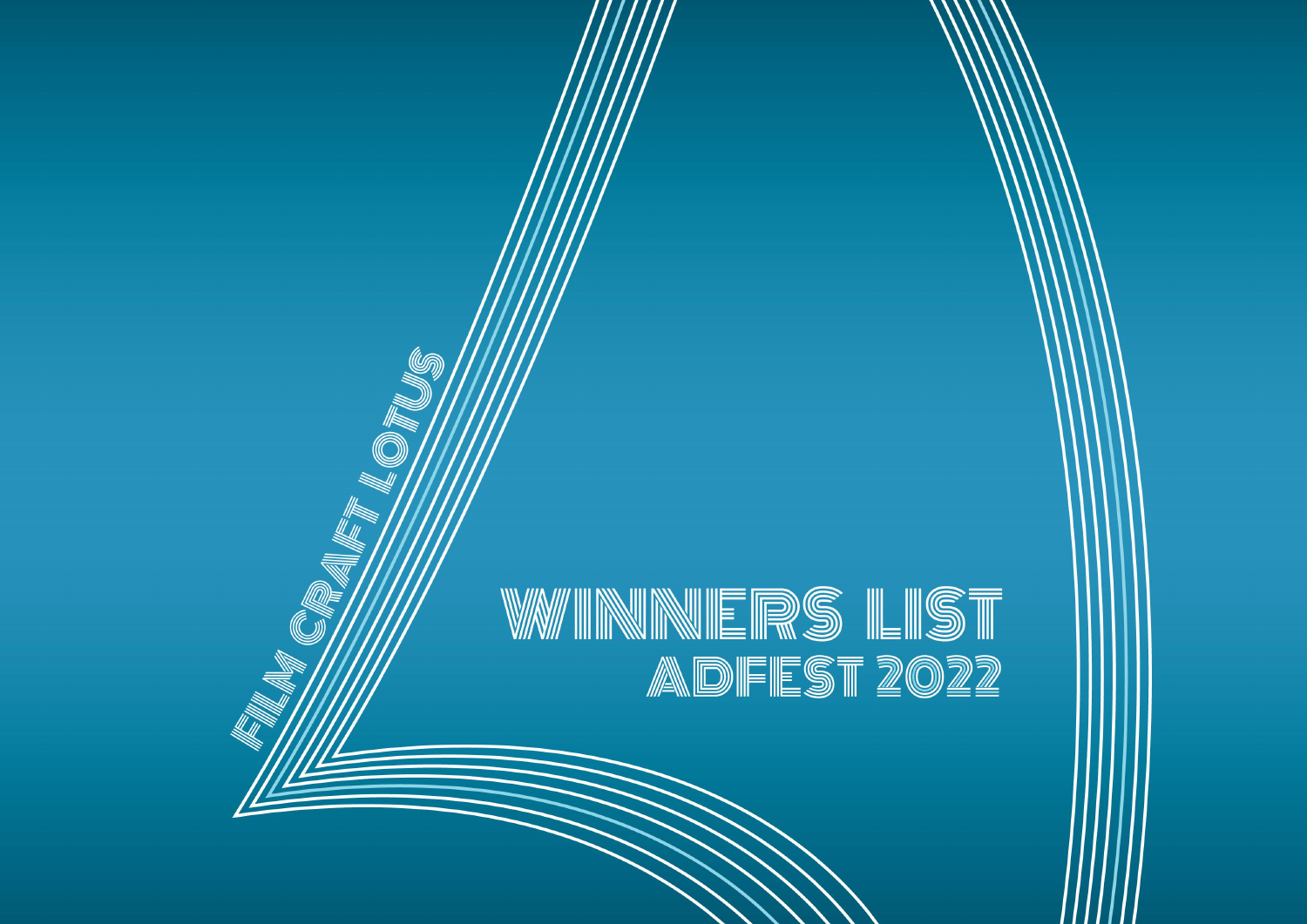## FILM CRAFT LOTUS



#### **CATEGORY CF01: DIRECTING**

| <b>CODE</b> | <b>TITLE</b>                                                               | <b>BRAND</b>                           | <b>AGENCY</b>                 | <b>COMPANY ENTERING</b>                         | <b>AWARDS</b>   |
|-------------|----------------------------------------------------------------------------|----------------------------------------|-------------------------------|-------------------------------------------------|-----------------|
| CF01/010    | <b>ISTOP DREAMING ABOUT</b><br>NEW ZEALAND AND GO                          | <b>TOURISM NZ</b>                      | SPECIAL GROUP, SYDNEY         | <b>FINCH, SYDNEY</b>                            | GOLD            |
| CF01/020    | <b>CARE LIVES ON</b>                                                       | <b>VICKS INDIA</b>                     | PUBLICIS SINGAPORE, SINGAPORE | MEMESYS CULTURE LAB PVT. LTD.,<br><b>PANJIM</b> | GOLD            |
| CF01/018    | <b>HOME</b>                                                                | <b>ROYAL ENFIELD</b>                   | CREATIVE COCONUTS, MUMBAI     | CREATIVE COCONUTS, MUMBAI                       | <b>SILVER</b>   |
| CF01/005    | MAKE LAMB NOT WALLS                                                        | <b>IMEAT &amp; LIVESTOCK AUSTRALIA</b> | THE MONKEYS, SYDNEY           | AIRBAG, MELBOURNE                               | <b>BRONZE</b>   |
| CF01/011    | TOKYO 2020 OLYMPIC GAMES OPENING<br><b>ICEREMONY / LET THE GAMES BEGIN</b> | <b>IOLYMPIC OPENING CEREMONY</b>       | <b>IDENTSU INC., TOKYO</b>    | GEEK PICTURES INC., TOKYO                       | <b>FINALIST</b> |

#### **CATEGORY CF02: EDITING**

| CODE     | <b>TITLE</b>                | <b>BRAND</b>          | <b>AGENCY</b>         | <b>COMPANY ENTERING</b>      | <b>AWARDS</b>   |
|----------|-----------------------------|-----------------------|-----------------------|------------------------------|-----------------|
| CF02/003 | <b>IELECTRIC EYE</b>        | <b>AUDI AUSTRALIA</b> | WE ARE SOCIAL, SYDNEY | <b>HECKLER, SYDNEY</b>       | <b>BRONZE</b>   |
| CF02/005 | <b>HOW YOU GROW MATTERS</b> | KPMG                  | ECIAL GROUP, SYDNEY   | PHOTOPLAY / PLAYTIME, SYDNEY | <b>FINALIST</b> |

#### **CATEGORY CF03: CINEMATOGRAPHY**

| CODE     | <b>TITLE</b>      | <b>BRAND</b>                            | <b>AGENCY</b>       | <b>COMPANY ENTERING</b> | <b>AWARDS</b> |
|----------|-------------------|-----------------------------------------|---------------------|-------------------------|---------------|
| CF03/009 | FOLLOW YOUR HEART | I TD<br><b>IRECRUL</b><br>'T CO.,<br>니니 | DENTSU INC., TOKYO  | DENTSU INC., TOKYO      | ا با ۱۲ با اب |
| CF03/012 | A NEW AWAKENING   | <b>BURBERRY</b>                         | BBH CHINA, SHANGHAI | BBH CHINA, SHANGHAI     | <b>BRONZE</b> |

#### **CATEGORY CF04: SPECIAL EFFECTS: IN-CAMERA**

| CODE     | TITLE                                                                  | <b>BRAND</b>     | <b>AGENCY</b>             | <b>COMPANY ENTERING</b>  | <b>AWARDS</b> |
|----------|------------------------------------------------------------------------|------------------|---------------------------|--------------------------|---------------|
| CF04/001 | <b>THE PASSION NEVER STOPS</b>                                         | BOSS COFFEE      | DENTSU INC., TOKYO        | DENTSU INC., TOKYO       | <b>SILVER</b> |
| CF04/003 | <b>THE LONGING TO TRAVEL SHAPES</b><br>THE LANDSCAPE OF EVERY JOURNEY. | H.I.S. CO., LTD. | TOKYU AGENCY INC., TOKYO  | TOKYU AGENCY INC., TOKYO | BRONZE        |
| CF04/004 | LUNARLAND                                                              | ONEPLUS          | MOTHER SHANGHAI, SHANGHAI | <b>FINCH, SYDNEY</b>     | <b>BRONZE</b> |

#### **CATEGORY CF05: SPECIAL EFFECTS: DIGITAL VISUAL EFFECTS**

| CODE | <b>TITLE</b>                                                                   | <b>BRAND</b>       | <b>AGENCY</b> | <b>COMPANY ENTERING</b>  | <b>AWARDS</b> |
|------|--------------------------------------------------------------------------------|--------------------|---------------|--------------------------|---------------|
|      | CF05/016 MOVE IYAKUSHIMA TREASURE ANOTHER LIVE<br>FROM CF06/001 FROM YAKUSHIMA | YAKUSHIMA TREASURE | N/4           | DENTSU CREATIVE X, TOKYO | <b>BRONZE</b> |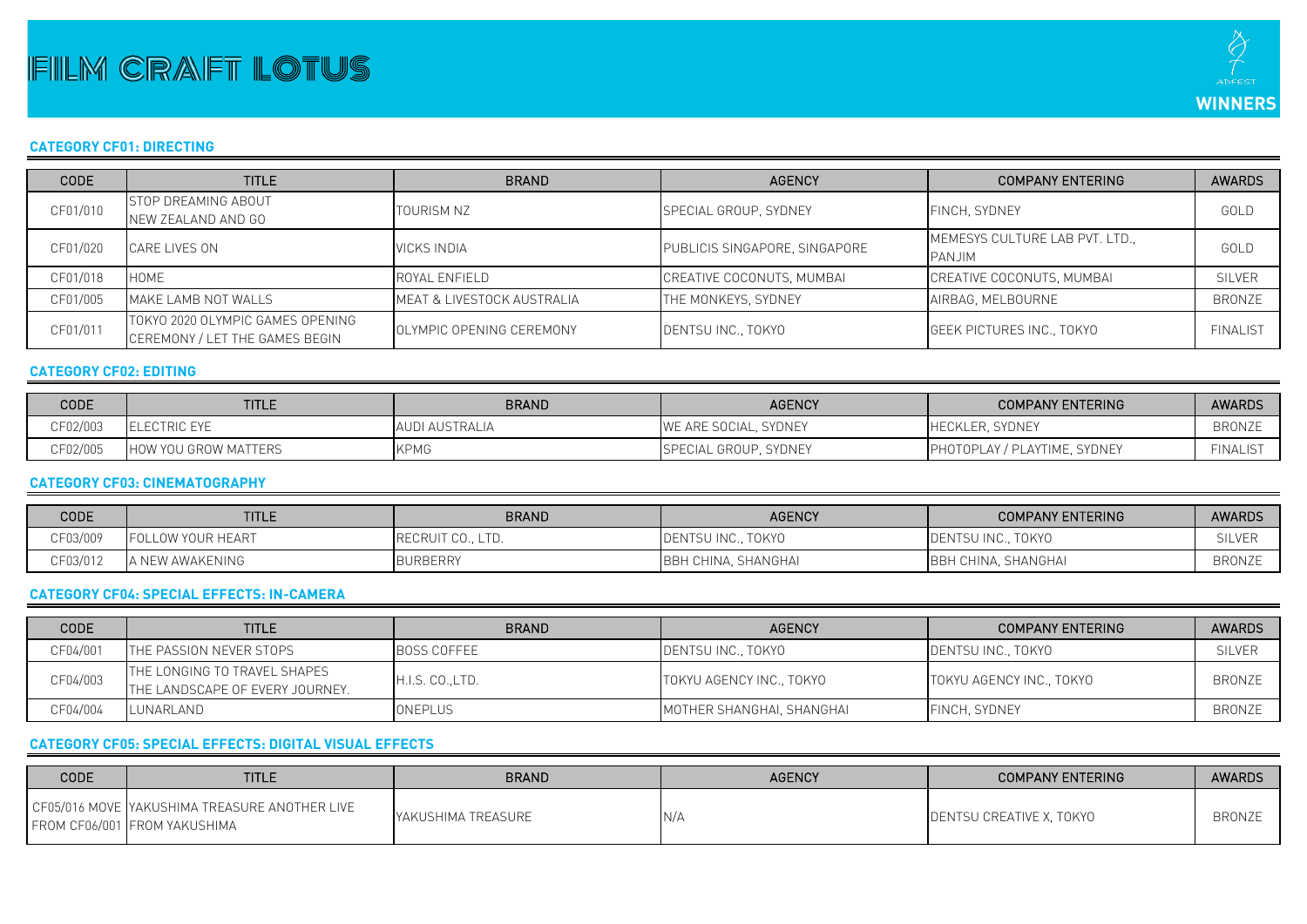

#### **CATEGORY CF06: ANIMATION (IN-CAMERA OR DIGITAL)**

| CODE     | <b>TITLE</b>                                     | <b>BRAND</b>         | <b>AGENCY</b>        | <b>COMPANY ENTERING</b>       | <b>AWARDS</b> |
|----------|--------------------------------------------------|----------------------|----------------------|-------------------------------|---------------|
| CF06/012 | <b>WASTEMINSTER</b><br>A DOWNING STREET DISASTER | <b>GREENPEACE UK</b> | IN/                  | METHOD AND MADNESS, SINGAPORE | GOLD          |
| CF06/006 | <b>HAIR ALBUM</b>                                | TAKARA BELMONT       | HAKUHODO INC., TOKYO | HAKUHODO INC., TOKYO          | SILVER        |

#### **CATEGORY CF07: PRODUCTION DESIGN**

| CODE     | <b>TITLE</b>                    | <b>BRAND</b>        | <b>AGENCY</b>             | <b>COMPANY ENTERING</b> | <b>AWARDS</b>   |
|----------|---------------------------------|---------------------|---------------------------|-------------------------|-----------------|
| CF07/002 | FIND YOUR OWN WAY               | <b>POCARI SWEAT</b> | DENTSU INC., TOKYO        | DENTSU INC., TOKYO      | GRANDE          |
| CF07/001 | <b>ITHE PASSION NEVER STOPS</b> | <b>BOSS COFFEE</b>  | DENTSU INC., TOKYO        | DENTSU INC., TOKYO      | GOLD            |
| CF07/004 | <b>GREATER TOGETHER</b>         | <b>WESTPAC</b>      | DDB NEW ZEALAND, AUCKLAND | FINCH, SYDNEY           | <b>FINALIST</b> |

#### **CATEGORY CF08: COSTUME DESIGN**

| CODE     | <b>TITLE</b>                                    | <b>BRAND</b>   | <b>AGENCY</b>                | <b>COMPANY ENTERING</b>                                                            | <b>AWARDS</b>                                             |
|----------|-------------------------------------------------|----------------|------------------------------|------------------------------------------------------------------------------------|-----------------------------------------------------------|
| CF08/001 | $\cdots$<br>. I HEF<br>$  \neg R $<br>$111.7 -$ | <b>WESTPAC</b> | AUCKLAND<br>JDB NEW ZEALAND. | $\Gamma$ $\Gamma$ $\cap$<br>$\sim$ $\sim$ $\sim$ $\sim$ $\sim$<br>, SYDNE<br>INUH. | $-1$ $\uparrow$ $\uparrow$ $\uparrow$<br>$\sim$<br>INALIS |

#### **CATEGORY CF09: CASTING**

| CODE     | TITLE                | <b>BRAND</b>       | <b>AGENCY</b>                   | <b>COMPANY ENTERING</b>               | <b>AWARDS</b> |
|----------|----------------------|--------------------|---------------------------------|---------------------------------------|---------------|
| CF09/008 | CARE LIVES ON        | <b>VICKS INDIA</b> | PUBLICIS SINGAPORE, SINGAPORE   | MEMESYS CULTURE LAB PVT. LTD., PANJIM | GOLD          |
| CF09/004 | <b>FINDING PRIDE</b> | GOOGLE             | N/A                             | <b>FINCH. SYDNEY</b>                  | <b>SILVER</b> |
| CF09/002 | RAPPER               | SNACK JACK         | ADAPTER DIGITAL AGENCY, BANGKOK | ADAPTER DIGITAL CO., LTD., BANGKOK    | BRONZE        |

#### **CATEGORY CF10: USE OF TALENT/CELEBRITY**

| CODE            | <b>TITLE</b>      | <b>BRAND</b>      | <b>AGENCY</b>                        | <b>COMPANY ENTERING</b>                      | <b>AWARDS</b>   |
|-----------------|-------------------|-------------------|--------------------------------------|----------------------------------------------|-----------------|
| <b>↑F10/004</b> | <b>BE</b><br>LIKE | CENITI<br>ULIVIIV | . LOS ANGELES<br>MOON TIDE.<br>MEDIA | 1E. SYDNEY<br>. ∟AYIMF <sup>cve</sup><br>LAI | <b>FINALIST</b> |

#### **CATEGORY CF11: SCRIPT**

| CODE     | TITLE            | <b>BRAND</b>       | <b>AGENCY</b>                 | <b>COMPANY ENTERING</b>               | AWARDS        |
|----------|------------------|--------------------|-------------------------------|---------------------------------------|---------------|
| CF11/002 | IN LOVE WE TRUST | SINYI REALTY       | DENTSUMB TAIWAN, TAIPEI       | DENTSU MCGARRYBOWEN TAIWAN, TAIPEI    | <b>SILVER</b> |
| CF11/013 | CARE LIVES ON    | <b>VICKS INDIA</b> | PUBLICIS SINGAPORE, SINGAPORE | MEMESYS CULTURE LAB PVT. LTD., PANJIM | <b>SILVER</b> |